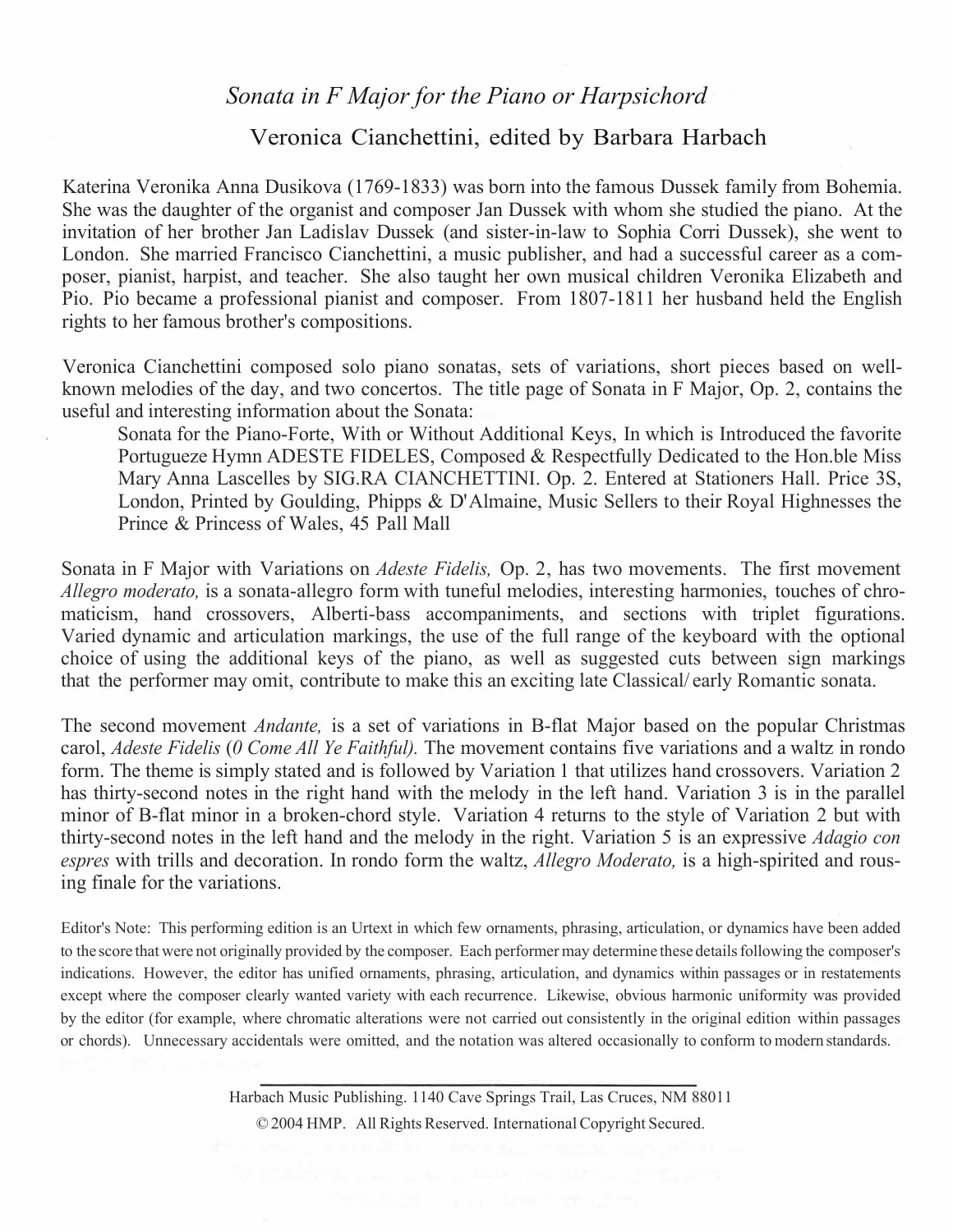## Sonata in F Major, Op. 2<br>with variations on Adeste Fidelis











 $\overline{2}$